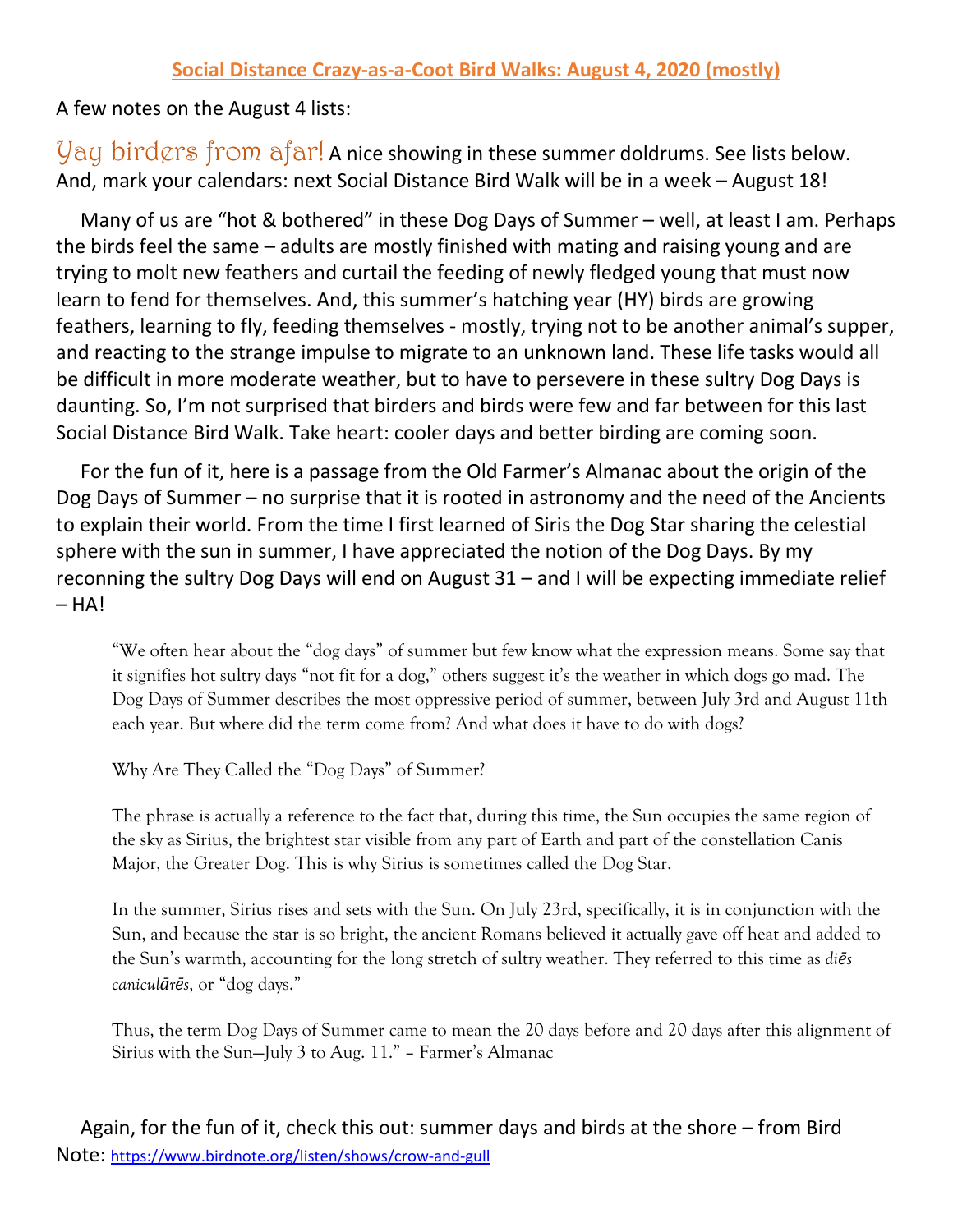~ Both lists are an aggregate of observations from the two groups of observers (B.I. and Afar).

 $\sim$  [Things in brackets are notes by me = kg]

## **Block Island**

Canada Geese – 11 Ring-necked Pheasant – 8 Black-crowned Night Heron - 1 Sharp-shinned Hawk – 2 Mourning Dove  $-5$ Downy Woodpecker – 1 American Kestrel – 1 American Crow – 9 Fish Crow – 2 Blue Jay  $-4$ Barn Swallow – 22 Black-capped Chickadee – 3 Carolina Wren – 9 American Robin – 1 Gray Catbird – 14 European Starling – 2 Yellow Warbler – 2 Common Yellowthroat – 2 Rufous-sided Towhee – 4+ Song Sparrow – 5+ Northern Cardinal – 2 Red-winged Blackbird – 4 American Goldfinch – 15+ House Sparrow – 7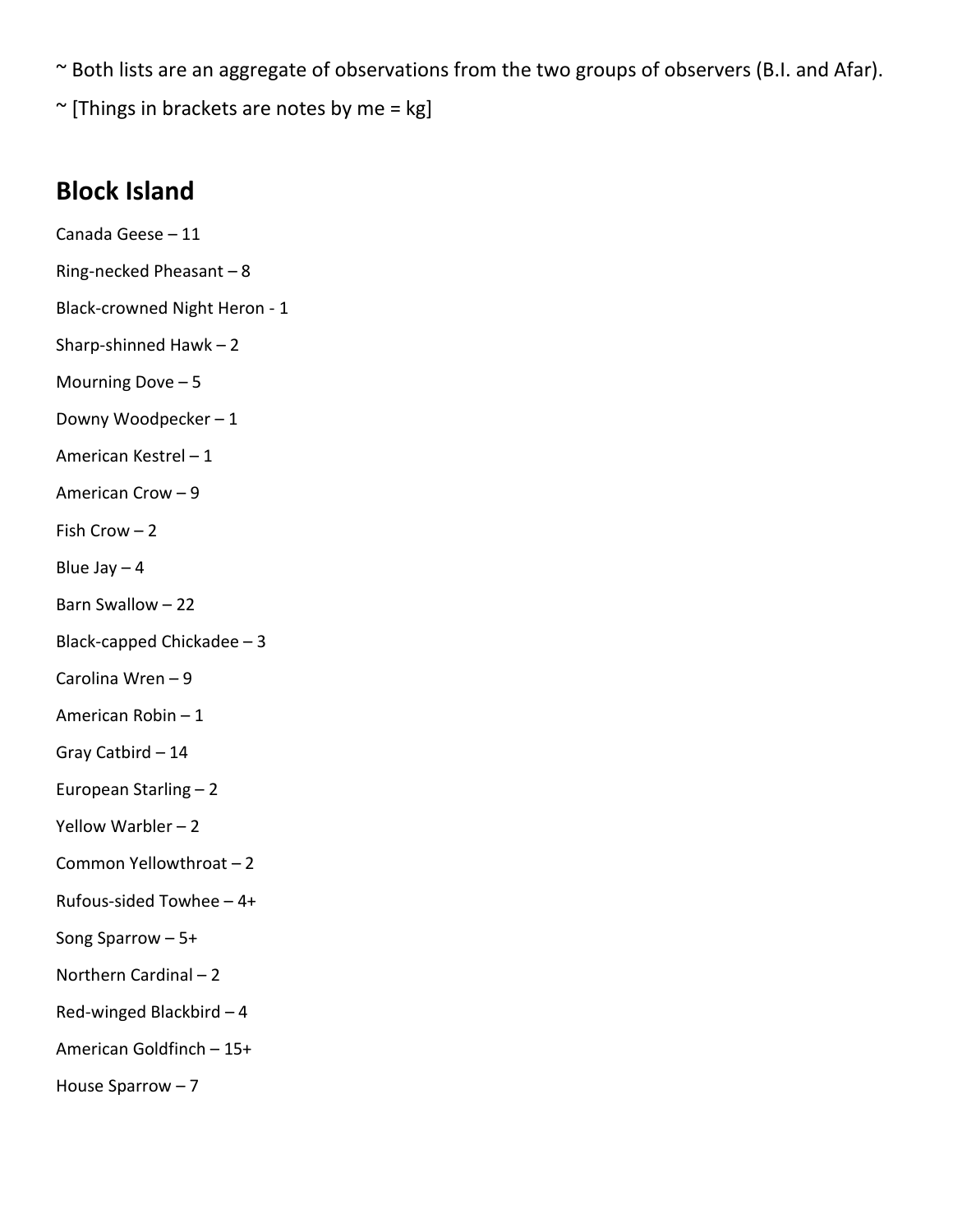## **From Afar** Cambridge, MA; Seattle WA; Sutherlin, OR; Frederick, MD;

\*=European species.

Mallard  $-10+$ 

Great Blue Heron – 1

Green Heron – 1

Turkey Vulture – 2

Osprey – 2

Gull species – 2+

Rock Pigeon – 4

Belted Kingfisher – 2

Red-breasted Sapsucker – 1

American Crow – 1+

California Scrub Jay - 1

American Robin – 5

Gray Catbird - 6

European Starling – 3

Cedar Waxwing – 6

Black-throated Gray Warbler  $-1$ 

Common Yellowthroat – 2

Spotted Towhee – 1

White-crowned Sparrow – 1

Song Sparrow – 1

Sparrow species – 5

Western Tanager – 1

Northern Cardinal – 7

Common Grackle – 3

American Goldfinch – 5+

**Curt Milton**, Seattle, Washington: Sigh. Didn't get out until after lunch. Didn't see much. Too hot for birds to be out, I think. Clear skies and temps in the mid- to upper-70s. Tree trimmers arrived early this morning and interrupted my